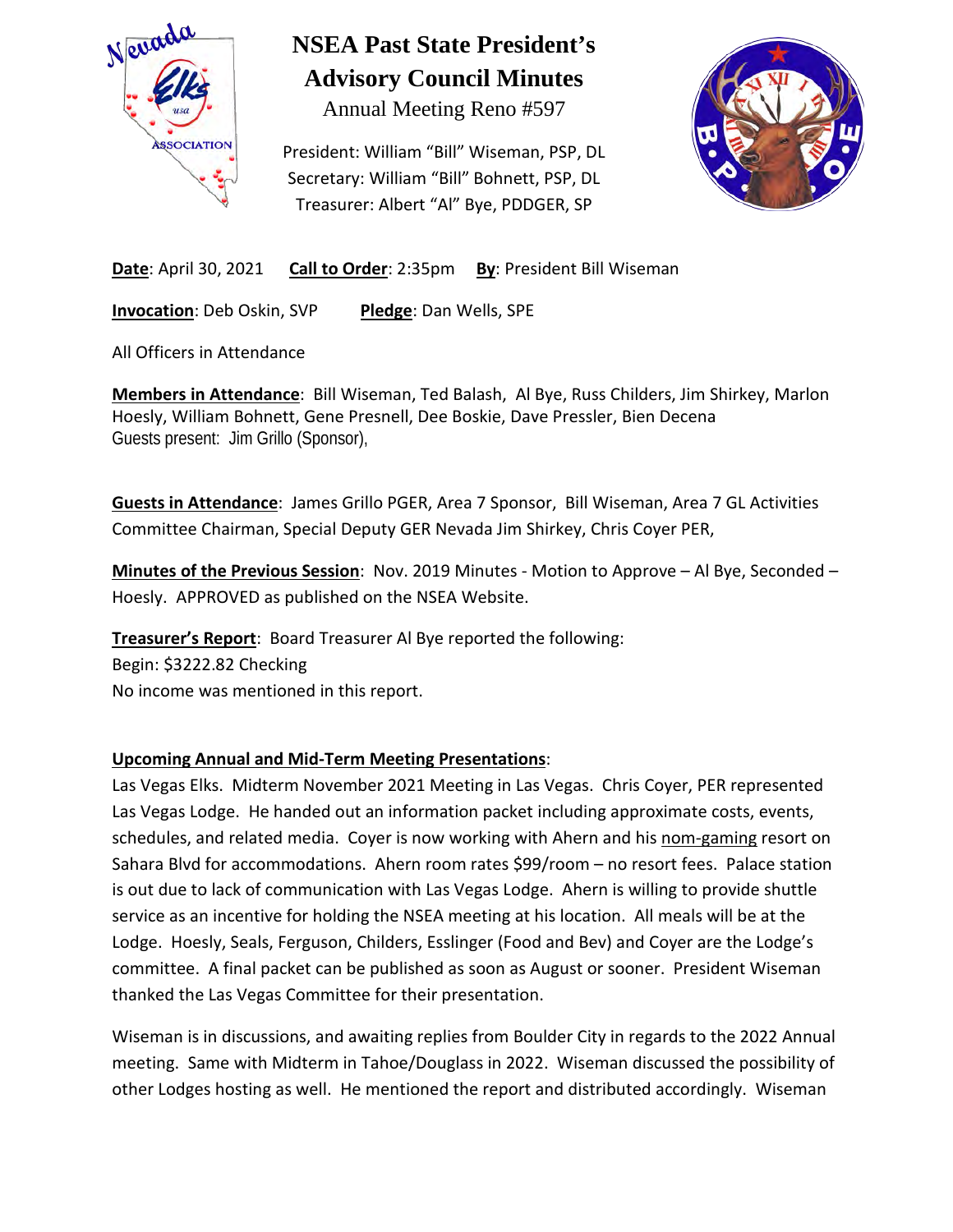has concerns with Lodges committing in the future, and will be discussed further in New Business.

### Discussion in regards to the Midterm Meeting:

- $\triangleright$  Leading Knight Clinic was discussed. Will there be one? Cover will work with DDGER Designates in regards to setting up this Clinic. Dan Wells will need to be involved.
- $\triangleright$  Pressler discussed filling voids with a dynamic speaker such as Rick Gathen, GL Membership. Grillo also recommended the use of the GL Activities Chairman for Area 7 – Bill Wiseman.

### **Upcoming Grand Lodge Conventions:** Report by Wiseman

| 2021 July 4-7 | Tampa, FL       |
|---------------|-----------------|
| 2022 July 3-6 | Atlanta, GA     |
| 2023 July 2-5 | Minneapolis, MN |
| 2024 July 3-6 | Austin, TX 2023 |

### **NSEA Officer Positions to be nominated and balloted at the April 2021 Meeting in Reno**:

1.) NSEA President – Dan Wells PDDGER (Already Elected)

2.) NSEA President Elect from South District – Deb Oskin PDDGER, Mesquite

3.) NSEA Vice President from North District – Leroy Olson PDDGER, Sparks. Frank Reynolds PDDGER, Reno.

4.) NSEA 4 Year Trustee South District – Bill Bohnett PSP North Las Vegas

5.) NEMPI 3-Year Trustee – North District – Feryl Fitzgerald PDDGER Reno.

*All above have distributed nomination letters to the Lodges. (Except current President Elect Dan Wells)* 

### **Unfinished Business**:

1.) The proposal to change the By-Laws to provide for North and South District Vice Presidents. Gene Presnell- Chairman created the necessary changes to show the NSEA By-Laws/Constitution to make this happen and present their proposal at tomorrow's business meeting. This will include the selection process and the requirements to serve as District VP. Several discussions for and against were exchanged. How to select the new "District VP" will be discussed at the next Advisory Board meeting. Grillo did comment on when selection of the new NSEA VP "should" be selected by the Advisory Board rather than the members of the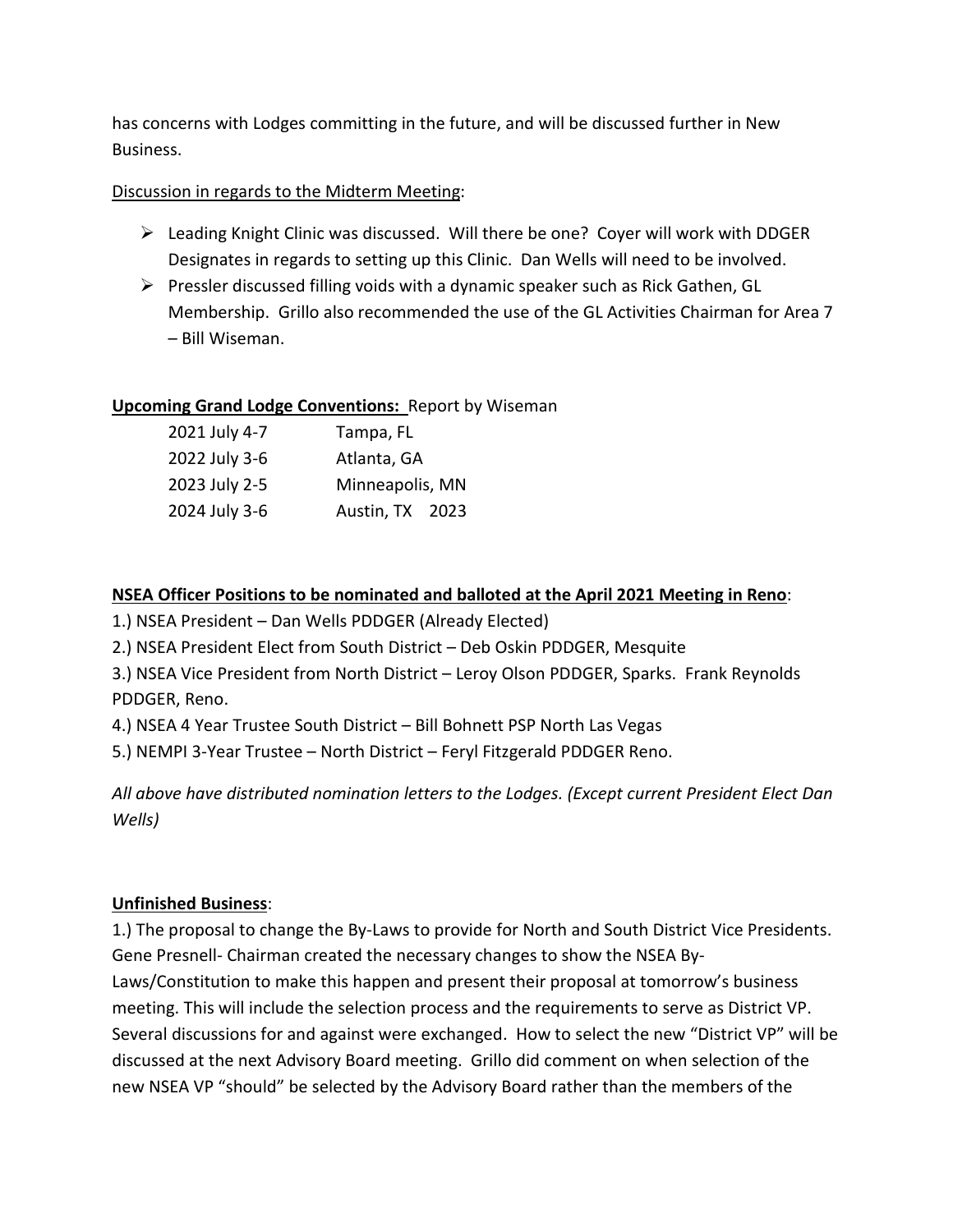NSEA. Motion by Balash to proceed with sending this to the Business Meeting for a vote. Seconded by Boski. Motion passed

*(FYI: Results from the Business Meeting was to proceed with the By-Law changes and begin a "pool" of District VPs)* 

2.) NSEA Charity Corporation. Wiseman discussed this Corporation is separate from all other NSEA Committees. Wiseman has drafted the By-Laws and given them to Presnell depicting this Corporation is to create its own charity budget. The new articles will state the officers will be the NSEA VP, President Elect, and President (unnamed) going forward. Wiseman is still finalizing, but moving forward for action at the November Meeting.

3.) Establish "Meeting Standardization" for the agenda and times for NSEA Annual and Mid-Term meetings. Jim Shirkey discussed the burdens with meetings, meals, events, etc. conflicting with back and forth movement between both venues. This conversation leads into the following new business item…

### **New Business**:

1.) Wiseman discussed his concerns the Lodges are not wanting to host NSEA annual and midterm meetings. Wiseman discussed the forming of a responsible committee to pursue "options" to assure meetings are well received, planned, have standardized agendas, etc. Wiseman's concerns were "burnout" from the Lodges hosting regularly. (Pressler and others stated their agreement with the burnout concerns…) A better "package" is needed from the current practices in regards to planning of NSEA meetings. "We need to serious look at this process now." Grillo felt this was worth "digging into." He stated some the issues he's having with California Lodges hosting as well…

Wiseman appointed a committee to look at all aspects of "standardizing" our convention needs, and the possibility of regular meeting event centers.

They are: Dee Boski PSP, Reno from the North. Chris Coyer PER, Las Vegas from the South. More discussion in November.

**Sickness and Distress**: Balash reported on Ken Catlain's Stroke rehab. Seems to making slow process.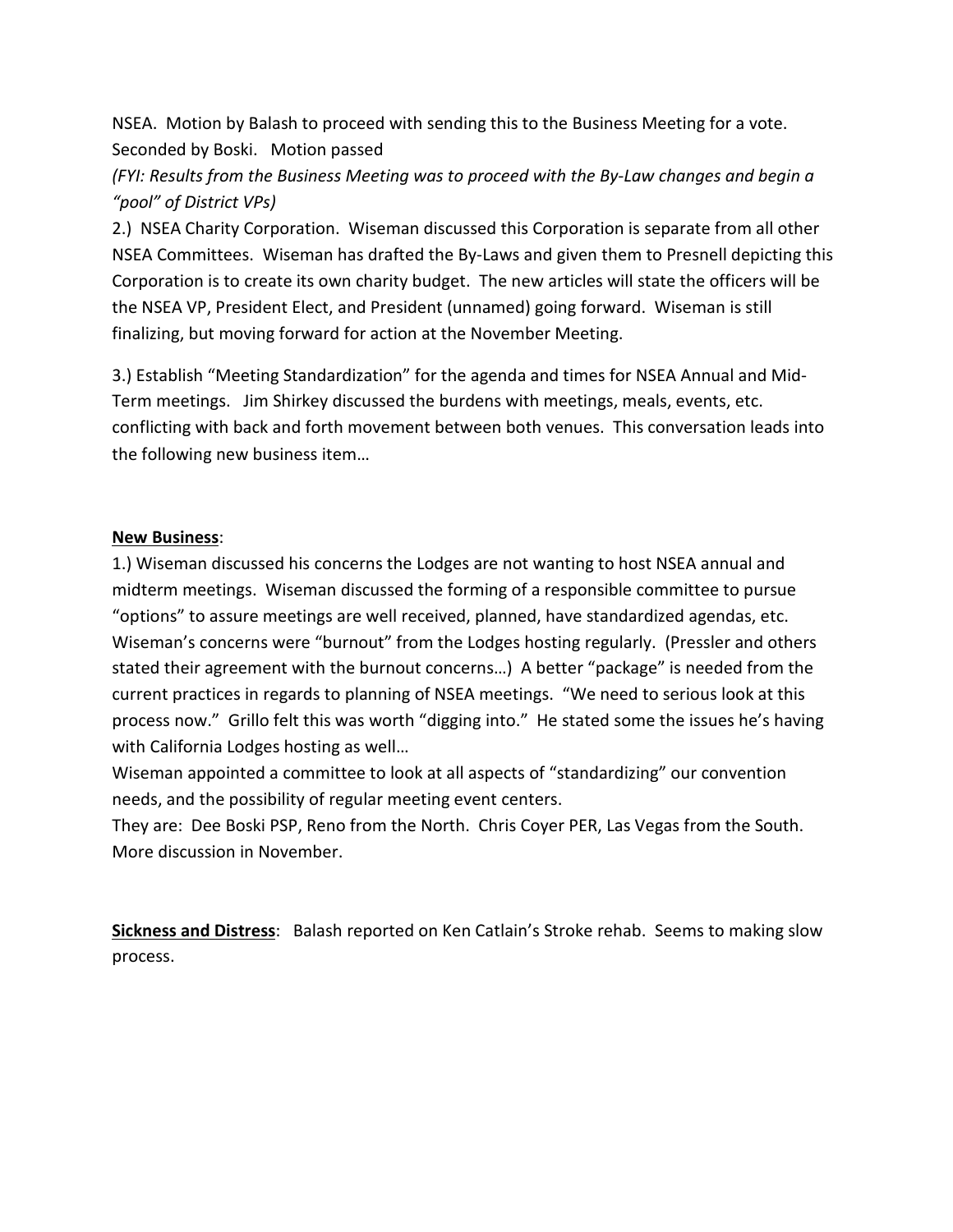### **Good of the Order**:

Protocol in regards to State Trustees (and other meetings…) was discussed. Grillo stated better professionalism would be better received.

Grillo was pleased we all "care" about Elkdom. "Good meeting."

**Adjournment by Wiseman**: Approx. 3:45pm

Respectfully submitted,

## *Bill Bohnett*

William "Bill" Bohnett, PSP Advisory Council Secretary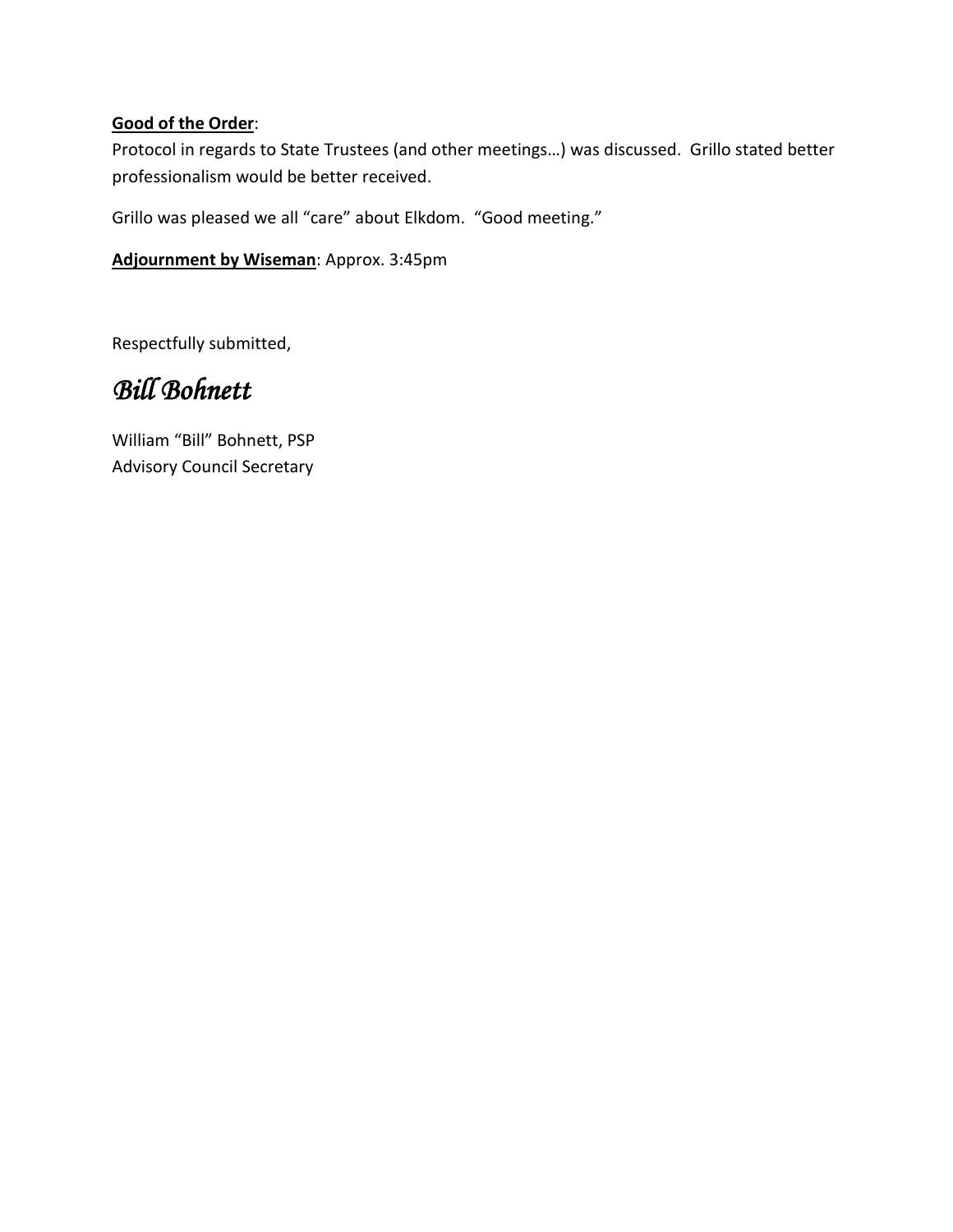

## Nevada State **MAD** Elks Association

### PSP Advisory Council

*Bill Wiseman, PDDGER, PSP, DL Advisory Council President 9801 Biscayne Ln Las Vegas, NV 89117-3646 (702) 256-8587, (702) 523-2278 bill.wiseman@earthlink.net* 

*Bill Bohnett, PDDGER, PSP, DL Advisory Council Secretary 2427 Country Orchard St. North Las Vegas, NV 89030-4700 (702)648-7577, (831) 809-9092 wbonett@hotmail.com*

*MEETING* AGENDA April 30, 2021 – Reno, NV

**INTRODUCTIONS** 

INVOCATION NSEA Vice President, Debbie Oskin

PLEDGE OF ALLEGIANCE NSEA President Elect, Danny Wells

NSEA Vice President Mesquite Lodge #2811, Debbie Oskin NSEA President-Elect Tahoe/Douglas Lodge #2670, Danny Wells NSEA President Las Vegas Lodge #1468, Russ Childers Past Grand Esquire Fallon Lodge #2239, Ted Balash Past Grand Esquire Las Vegas Lodge #1468, Bill Seals Past Grand Esquire, SDGER Reno Lodge #597, Jim Shirkey

Advisory Council Officers: Secretary North Las Vegas #2353, Bill Bohnett, PSP, DL Treasurer Carson City #2177, Al Bye, State President President Henderson/Green Valley Lodge #2802, Bill Wiseman, PSP, DL

### GUESTS:

Special Deputy Grand Exalted Ruler Reno, NV #597 - Jim Shirkey

# REPORTS:

DDGER NV South Boulder City Lodge #1682, Al Shirley DDGER NV North Tahoe/Douglas Lodge #2670, John Louritt AEA President-Elect Jerome Lodge #1361, Charyll McKean (Tim) CHEA First Vice President Santa Clarita Lodge #2379, Jay Larkin ( ) GL Activities Committee Henderson/Green Valley Lodge #2802 – Bill Wiseman PGER & Nevada Sponsor Stockton, CA #218 – Louis Jim Grillo

SECRETARY Bill Bohnett - Approval of Minutes, April 2020, Tahoe/Douglas TREASURER Al Bye Treasurers Report

### REPORTS ON STATE CONVENTION AND MID-TERMS: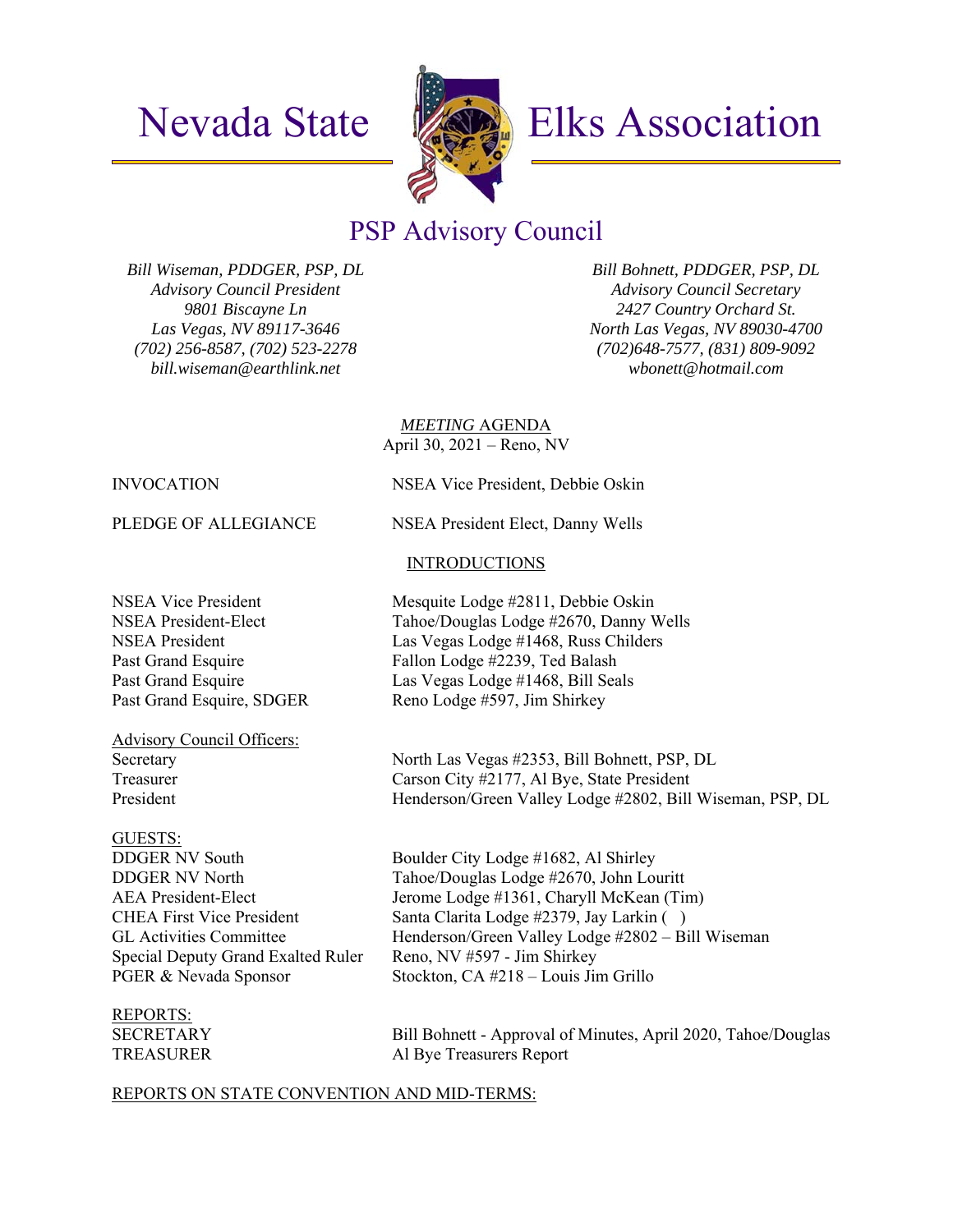

# Nevada State **Elks** Elks Association

- 1. Reno Lodge #597 will host the April 29 May 2, 2021 Annual Meeting. Updates from Representatives
- 2. Las Vegas #1468 will host the November 18 21, 2021 Mid-Term Meeting. Updates from Representatives.
- 3. Boulder City #1682 will host the Annual Convention April 21-24, 2022. (Tentative)
- 4. Tahoe/Douglas #2670 will host the Mid-Term Convention November 17-20, 2022. (Tentative)

Each of the Nevada Lodges have been contacted by phone and asked if they are willing to host future Annual and/or Mid-Term Meetings. The results are shown on the attached document. They were also asked reply with which date and meeting they are interested in hosting.

### GRAND LODGE CONVENTIONS

| 2021 July 4-7           | Tampa, FL       |
|-------------------------|-----------------|
| 2022 July 3-6           | Atlanta, GA     |
| 2023 July 2-5           | Minneapolis, MN |
| 2024 June $30 -$ July 3 | Austin, TX      |
| 2025 June $29 -$ July 2 | Kansas City, MO |

NSEA OFFICERS to be nominated at April Meeting

President, Danny Wells – already elected

President Elect, Debbie Oskin Nomination from South District

Vice President, Frank Reynolds, III and Leroy Olson Nominations from North District 4-year NSEA Trustee, Bill Bohnett, PSP, DL Nomination from the South District 3-year State Major Project Trustee, Feryl Fitzgerald Nomination from the North District

Letters have been received from Lodges recommending:

Mesquite Lodge #2811 – Debbie Oskin, NSEA VP – for NSEA President Elect Reno Lodge #597 – Frank Reynolds, III, PDDGER - for NSEA VP Sparks Lodge #2397 – Leroy Olson, PDDGER - for NSEA VP North Las Vegas #2353 – Bill Bohnett, PSP - for NSEA 4-Year Trustee Reno Lodge #597 – Feryl Fitzgerald – for SMP 3-Year Trustee

### UNFINISHED BUSINESS:

- 1. Establish "Meeting Standardization" for the agenda and times for the NSEA Annual and Mid-Term meetings.
- 2. Report from the Committee appointed by Bill Wiseman consisting of Gene Presnell, Chair, Marlin Hoesly, Dee Boskie and Al Bye to review the required By-Laws changes required to provide for a North and South District Vice President and the selection process.
- 3. The NSEA Charity Corporation is currently not in compliance as a non-profit entity as it is filed with the Nevada Secretary of State and the IRS. The required Trustees do not exist and the required meetings are not being held. Bill is currently working with Gene Presnell to revise the By-Laws and Articles of Incorporation to bring us into compliance. The By-Laws revisions are ready for review. The Articles still require a little more work to complete.
- 4. Establish "Meeting Times" for Convention Committee Meetings Jim Shirkey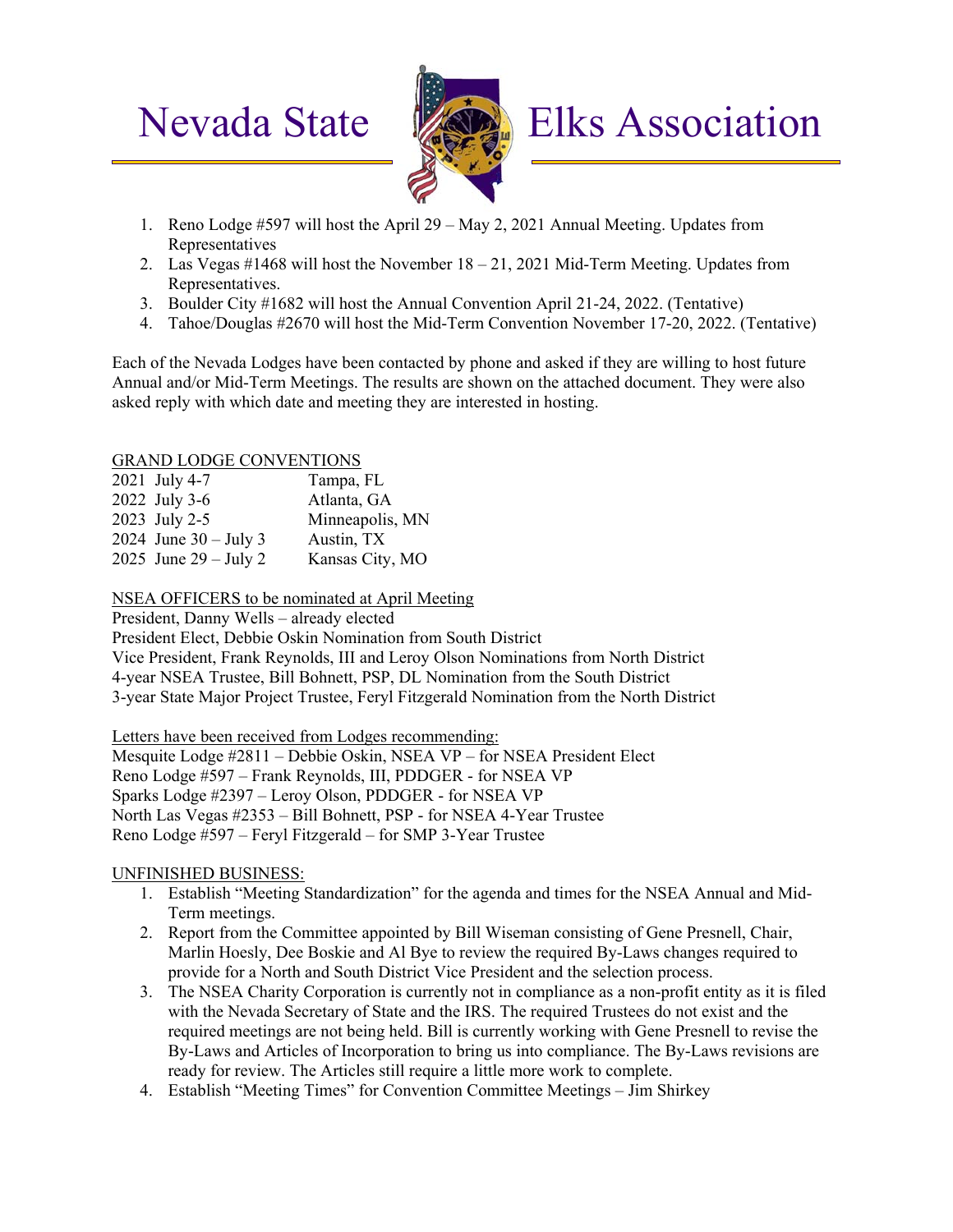

# Nevada State **Elks** Elks Association

### NEW BUSINESS

- 1. NSEA budget issues involving increasing the expense allowance for the position of President-Elect from \$250.00 to \$500.00. This would require a By-Laws change and would not go into effect until 2022-23 if approved.
- 2. Schedule the Annual and Mid-Term Meeting dates and places through 2028.
- 3. Discuss the need for a NSEA Meeting (Convention) Committee for the State to setup and manage future Annual and Mid-Term meetings. The attempt would be to establish a location(s) that would repeat each year with income and expense to be handled by the State Association through State Convention Committee.

### GOOD OF THE ORDER

COMMENTS FROM GUESTS AEA – President-Elect – Charyll McKean CHEA - 1<sup>st</sup> Vice President – Jay Larkin Special Deputy Grand Exalted Ruler, Nevada - Reno #597 – Jim Shirkey PGER, NSEA Sponsor, - Stockton, CA #218 - Louis J, "Jim" Grillo

ADJOURN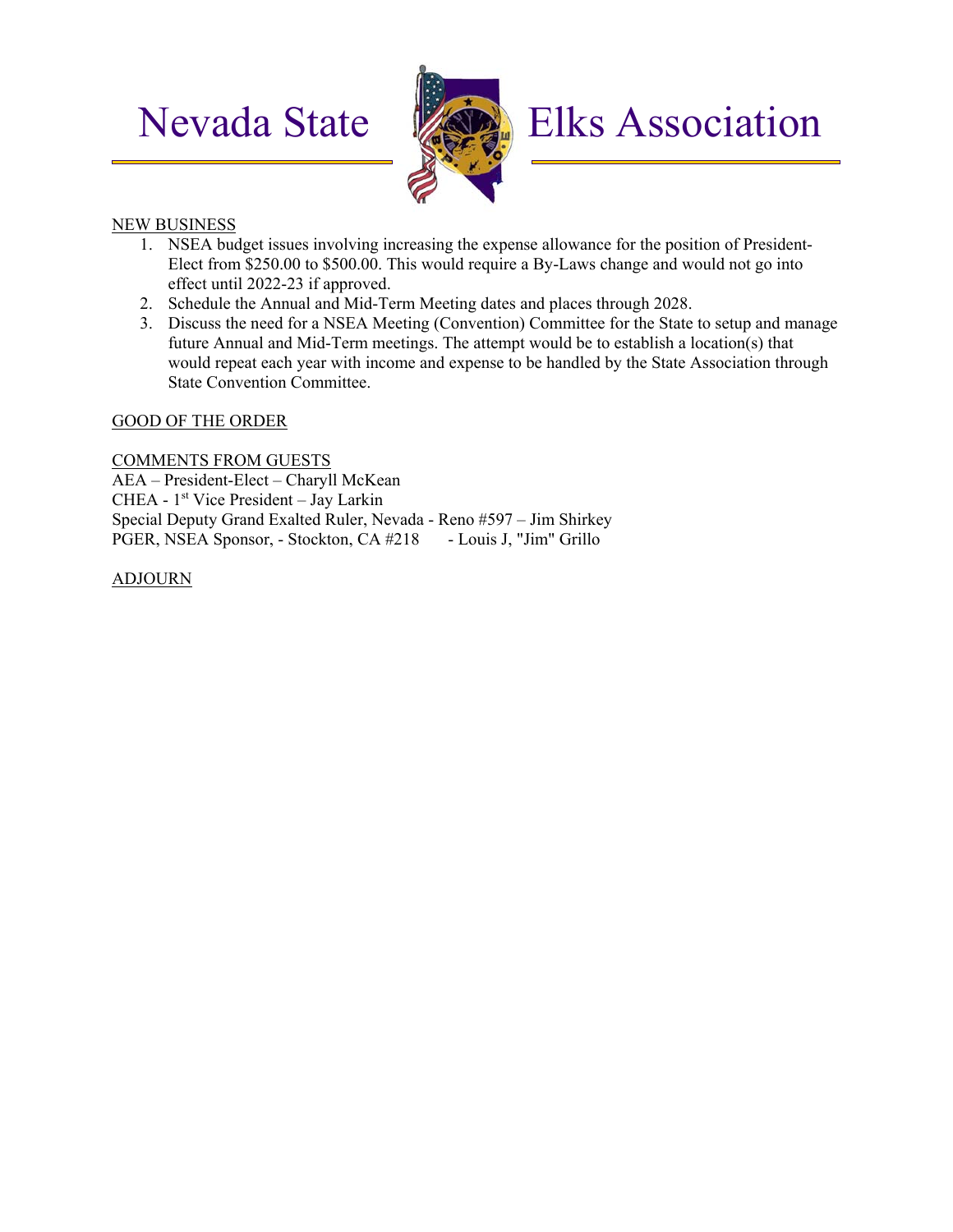| Year    | Annual<br><b>Meeting</b> | <b>Hosting Lodge</b> | Mid-Term<br><b>Meeting</b> | <b>Hosting Lodge</b> | Easter | <b>Thanksgiving</b> |
|---------|--------------------------|----------------------|----------------------------|----------------------|--------|---------------------|
| $2021*$ | 22-25 Apr                | Reno - 597           | 18-21 Nov                  | Las Vegas - 1468     | 04-Apr | $25-Nov$            |
| 2022*   | 21-24 Apr                | $BC - 1682$          | 17-20 Nov                  | $T/D - 2670$         | 17-Apr | 24-Nov              |
| 2023    | 27-30 Apr                | Hawthorne - 1704     | 16-19 Nov                  | Mesquite - 2811      | 09-Apr | $23-Nov$            |
| 2024    | 25-28 Apr                | Pahrump - 2796       | 14-17 Nov                  | Carson City - 2177   | 31-Mar | $28-Nov$            |
| 2025    | 24-27 Apr                | T/D - 2670           | 20-23 Nov                  | $BC - 1682$          | 20-Apr | 27-Nov              |
| 2026    | 23-26 Apr                | Las Vegas - 1468     | 19-22 Nov                  | Reno - 597           | 05-Apr | $26-Nov$            |
| 2027    | 22-25 Apr                | Carson City - 2177   | 18-21 Nov                  | Laughlin - 2872      | 28-Mar | 25-Nov              |
| 2028    | 27-30 Apr                | Great Basin - 1472   | 16-19 Nov                  | Pahrump - 2796       | 16-Apr | 28-Nov              |

### **EIGHT YEAR FORWARD SCHEDULE FOR THE ANNUAL AND MID‐TERM MEETINGS**

\* Lodges shown have agreed to host. Waiting for letter to officialy accept. The other lodges are being proposed and will require letters sent to them to receive their agreement to host. The dates are as per the By-Laws. The selection of the hosting lodges would change if a Convention Committee were to be appointed to handle all conventions.

### **NSEA By‐Laws Article III ‐ Meetings** Controls the meeting dates.

**Section 1 ‐ Annual:** The Association shall have an annual meeting, to be held on the fourth full weekend of April, the location to be determined by the Advisory Council and announced by the President of the Association. All activities of the meeting shall be scheduled during an announced period not to exceed three days. Ritual contests and the business session of the annual meeting shall not be scheduled at the same time.

**Section 2 ‐ Mid‐Term:** The Association shall have a mid‐term meeting to be held on the third full weekend of November, the location to be determined by the Advisory Council and announced by the President of the Association prior to such meeting.

**Section 3 ‐ Host:** Any Lodge desiring to host either the annual or midterm meeting shall make application, in writing, to the Advisory Council at least eighteen months in advance of the meeting they desire to host. The locations for the annual and mid‐term meetings shall be rotated between the Northern and Southern Districts so as to prevent the meetings being held in the same district during the same Lodge year. However, should a Lodge decide not to host a scheduled convention, said convention shall be offered to the next Lodge on the rotation in the same District assignment.

**Section 4 ‐ Rotation:** The meetings of the Association shall be rotated throughout the State. The rotation shall be set forth in an addendum to these Bylaws. Any addition, deletion, or other change to said addendum shall not be deemed to be an amendment to these Bylaws of the Association. The Advisory Council will be responsible for any addendums to the rotation.